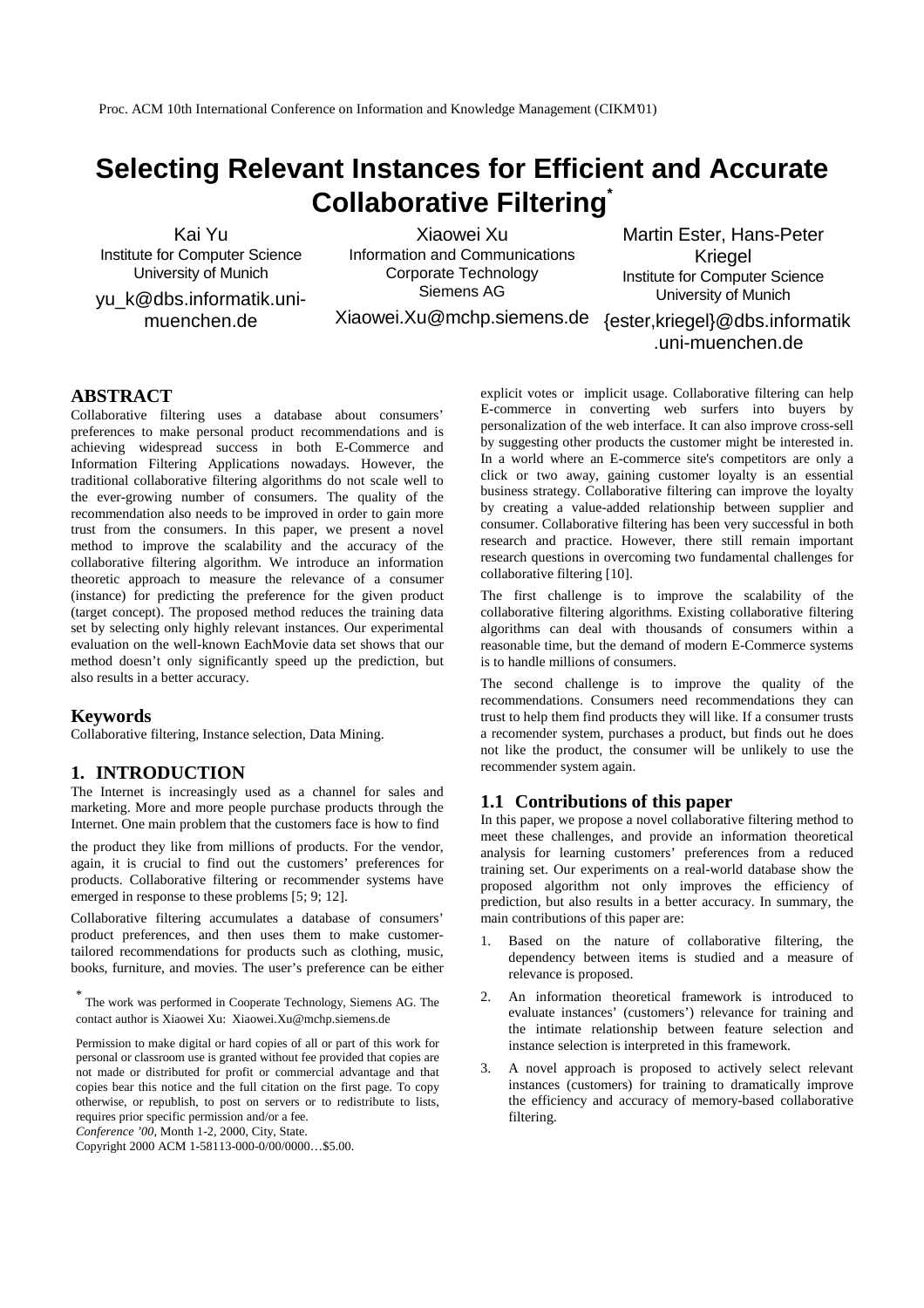|                           | <b>Memory-based collaborative filtering</b>               | <b>Instance-based learning</b>     |  |
|---------------------------|-----------------------------------------------------------|------------------------------------|--|
| Object                    | Customer                                                  | Instance                           |  |
| <b>Target</b>             | Vote on target items (unfixed)                            | Label of target concept (fixed)    |  |
| <b>Features</b>           | Vote on the rest items (with missing values and different | Value of features                  |  |
|                           | customers have different features)                        |                                    |  |
| <b>Distance function</b>  | Correlation (over common items)                           | Euclidean distance                 |  |
| <b>Output generation</b>  | Weighted sum over all the training instances              | Nearest neighbor(s) algorithm      |  |
| <b>Size of database</b>   | Over tens of thousands of customers                       | Hundreds or thousands of instances |  |
|                           | (ever increasing)                                         |                                    |  |
| <b>Number of features</b> | Over thousands                                            | No more than hundreds              |  |

Table 1. **memory-based collaborative filtering and instance-based learning**

# **1.2 Organization**

Section 2 introduces related work, collaborative filtering algorithms and instance selection methods in lazy learning. In section 3, we motivate our work from an intuitive and a theoretical perspective, then we study the dependency between items and the relevance of instances, and describe the proposed algorithms. In section 4, we evaluate our approach on the wellknown EachMovie data set. The paper ends with a summary and some interesting future work.

# 2. **RELATED WORK**

#### 2.1 **Collaborative Filtering Algorithms**

The task in collaborative filtering is to predict the preference of a particular user (or active user) to a given product (target item) based on a database of customers' product preferences. There are two general classes of collaborative filtering algorithms: memorybased methods and model-based methods [5].

The memory-based algorithm [9; 12] is the most popular prediction technique in collaborative filtering applications. Its basic idea is to predict the active user's vote of an item as a weighted average of the votes given to that item by the other users. Specifically, the prediction  $P_{a,j}$  of active user *a* on item *j* is

given by:

$$
P_{a,j} = \bar{v}_a + k \sum_{i=1}^{n} w(a,i)(v_{i,j} - \bar{v}_i)
$$
 (2.1)

where *n* is the number of the users who rated item *j*,  $v_i$  is the

mean vote for user *i*,  $v_{i,j}$  is the vote cast by user *i* on item *j*,  $w(a,i)$ is the similarity measure between active user *a* and user *i* and *k* is a normalizing factor such that the absolute values of the weights sum to unity. There are two popular similarity measures: Pearson correlation coefficient and cosine vector similarity. Since the correlation-based algorithm outperforms the cosine vector based algorithm [5], we apply the former one as the similarity measure. The Pearson correlation coefficient was first introduced in [9]. The correlation between users *a* and *i* is defined as:

$$
w(a,i) = \frac{\sum_{j} \left( v_{a,j} - \overline{v}_a \right) \left( v_{i,j} - \overline{v}_i \right)}{\sqrt{\sum_{j} \left( v_{a,j} - \overline{v}_a \right)^2 \sum_{j} \left( v_{i,j} - \overline{v}_i \right)^2}}
$$
(2.2)

Memory-based methods have the advantage of being able to rapidly incorporate the most up-to-date information and yield

relatively accurate predictions [5], but they suffer from poor scalability for large numbers of users. This is because the search for similar customers is slow in large databases.

Model-based collaborative filtering, in contrast, uses the customer's preference database to learn a model, which is then used for predictions. The model can be built off-line over several hours or days. The resulting model is very small, very fast, and essentially as accurate as memory-based methods [5; 3]. Modelbased methods may prove practical for environments in which consumer preferences change slowly compared to the time needed to build the model but they are not suitable for environments in which consumer preference models must be updated rapidly or frequently.

In this paper, we will focus on memory-based algorithms and present a novel approach to improve their efficiency and accuracy.

# 2.2 **Memory-based Collaborative Filtering and Lazy Learning**

Memory-based collaborative filtering belongs to a class of lazy learning methods [1] which simply store all the training instances instead of producing any explicit generalization during the training phase and reply to information requests by combining their stored training instances. In this paper, our study on collaborative filtering focuses on actively selecting training instances (customers), which is also a topic related to lazy learning algorithms. Therefore it is necessary to give a brief comparison (as shown in table 1) between memory-based collaborative filtering and typical lazy learning algorithms, such as instance-based learning [2]. The content of table 1 should help to understand our work in this paper. In the following, we don't distinguish between 'customer and instance', 'feature items and features', 'target item and target concept' etc.

## 2.3 **Instance Selection in Lazy Learning**

Since lazy learning algorithms search through all available instances to classify (or predict ) a new input vector, it is necessary to decide what instances to store for generalization in order to reduce excessive storage and time complexity. Therefore instance selection has become an important topic in lazy learning [2; 14; 8]. Some algorithms seek to select representative instances, which could be border points [2] or central points [16]. The intuition behind retaining border points is that "internal" points do not affect the decision boundaries as much as border points,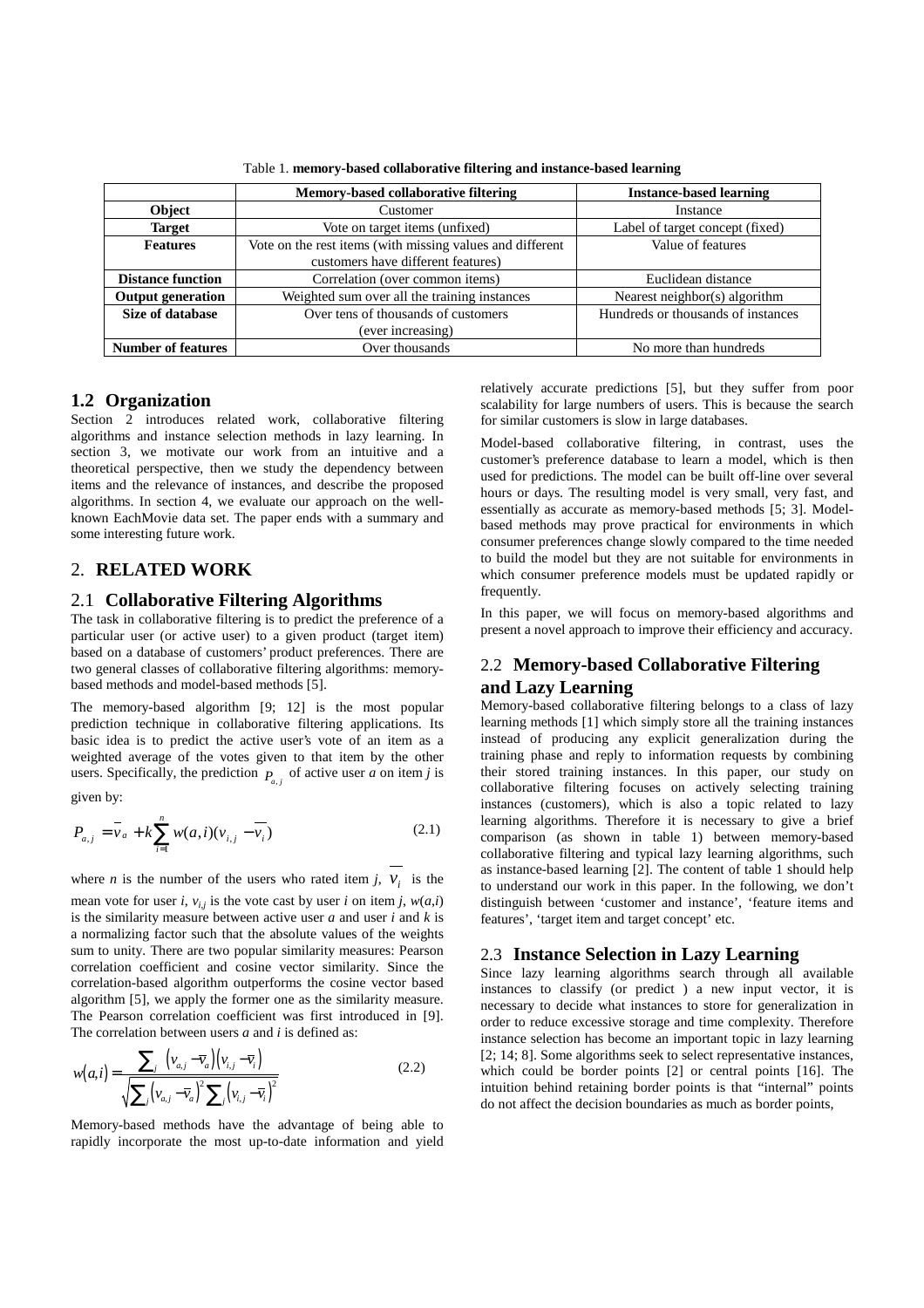|       | <b>Superman</b> | Titanic | <b>Dances with Wolves</b> | <b>Batman</b> |
|-------|-----------------|---------|---------------------------|---------------|
| Jason |                 |         |                           |               |
| Karen |                 |         |                           |               |
| Fred  |                 |         |                           |               |
| Tom   |                 |         |                           |               |

**Table 2. Four customers' votes on four movies in Example 1**

and thus can be removed. However, noisy points are prone to be judged as border points and added to the training set. If the central points are chosen as representations, the selection should be carefully done since the decision boundary lies halfway between two nearest instances of different classes. Another class of algorithms attempt to remove noisy points before selecting representative instances [14]. For example, DROP3 used a simple noise-filtering pass: any instance misclassified by its *k* nearest neighbors is removed [14]. For almost all the algorithms mentioned above, classification is performed at least once in each step of removing or adding an instance, so it is somewhat expensive w.r.t. computational complexity.

In a very large training data set, there might be many "poor" instances for which their target concept are not sufficiently and effectively described by their features. This could be caused by missing feature values or irrelevant features. These "poor" instances should also be removed. In the following sections, we will study the "quality" of the instances and propose to select the instances of high "quality" for faster and more accurate collaborative filtering.

# 3. **SELECTION RELEVANT INSTANCES**

#### 3.1 **Motivation**

In this paper, our work is mainly focused on memory-based collaborative filtering algorithm [5]. This algorithm simply stores all the training instances (customers) in database and defer processing of its inputs until it receives requests for prediction. Although memory-based collaborative filtering had been widely studied and turned out a success in applications [5; 9; 12], it still remains several important questions:

- (1) Since it becomes more and more expensive for the algorithm to search the whole database with explosively growing consumers, how to speed up the prediction?
- (2) Is every instance equally useful for the learning process?
- (3) If an instance is not well described by its features, how will this instance impact the prediction?

For the purpose of motivation, let us study a simple example.

**Example 1.** A list of people and the movies they voted as well as the values of the votes are shown in Table 2. ( A real database, such as EachMovie, would have tens of thousands of customers and thousands of movies, but we use a smaller set for illustration.) Our task is to predict Tom's preference for the movie Batman based on other three customers' preferences. From the lazy learning point of view, Jason, Karen and Fred are stored training instances while Tom is regarded as an input instance for the query. The vote on Batman is the target concept and votes on other movies are the features. A common phenomenon in this kind of database is that every instance has a large number of features with missing values. So a question arises: for the prediction of Batman, are all the three training instances equally important? Our answer is "No", if we could find following rules: 1. There is a statistical relationship between votes on Superman and Batman, anyone who likes Superman always likes Batman with a high probability. 2. There is a dependency between votes on Titanic and Batman, anyone who likes Titanic tends to dislike Batman. 3. There is no clear statistic relationship between votes on Dances with Wolves and Batman. As shown in Table 1, Fred voted on two relevant movies, Jason voted on one relevant movie, but Karen only voted on the irrelevant movie, Dance with Wolves. Therefore, Fred's preference data is the most important instance for the prediction of Batman, and Jason is also a useful instance, while Karen may mislead the prediction. If we removed Karen from the training set, it might be expected that prediction time could be shortened to 2/3 and the accuracy might be improved.

The above example indicates that instance selection and feature selection are closely related. Blum pointed out that more studies need to be conducted to help understand this relationship [4]. In the machine learning community, feature selection has received wide attention [4; 13; 8]. However, we believe that instance selection has not been pushed to the same level yet. Especially, in data mining tasks such as collaborative filtering, data acquisition is performed automatically and there is no human expert involved to manually label the instances or select relevant instances. There are potentially a tremendous number of irrelevant instances whose target concept is not adequately and effectively described by given features, and those irrelevant instances would dramatically degrade the performance of learning both w.r.t. efficiency and accuracy. Thus, instance selection is very desirable for collaborative filtering.

# **3.2 Dependency between Items**

As indicated above, instance relevance and feature dependency seem to be intimately related. From intuitive perspective, the dependency between target concept and other features has played an important role in instance selection in example 1. In this section, we will study this dependency and see how to measure it.

**Example 2.** There are 50 users who give scores for two movies, *i* and *j*. The scores take the value ranged from 0 (bad) to 5 (good). Let us consider two different situations, case 1 and case 2 respectively, as shown in fig.1. In case 1, users are nearly uniformly distributed in the movie-movie score space. *A* and *B* are two arbitrary users who have close interests to movie *i*. However, it does not necessarily mean that they also have a similar preference for movie *j*. But in case 2, the situation is quite different. We can find the following rule: for users who dislike movie *i*, movie *j* is always their favorite. Users who like movie *i* always rate the other one just above the average.

Memory-based collaborative filtering algorithms are built on the following assumption: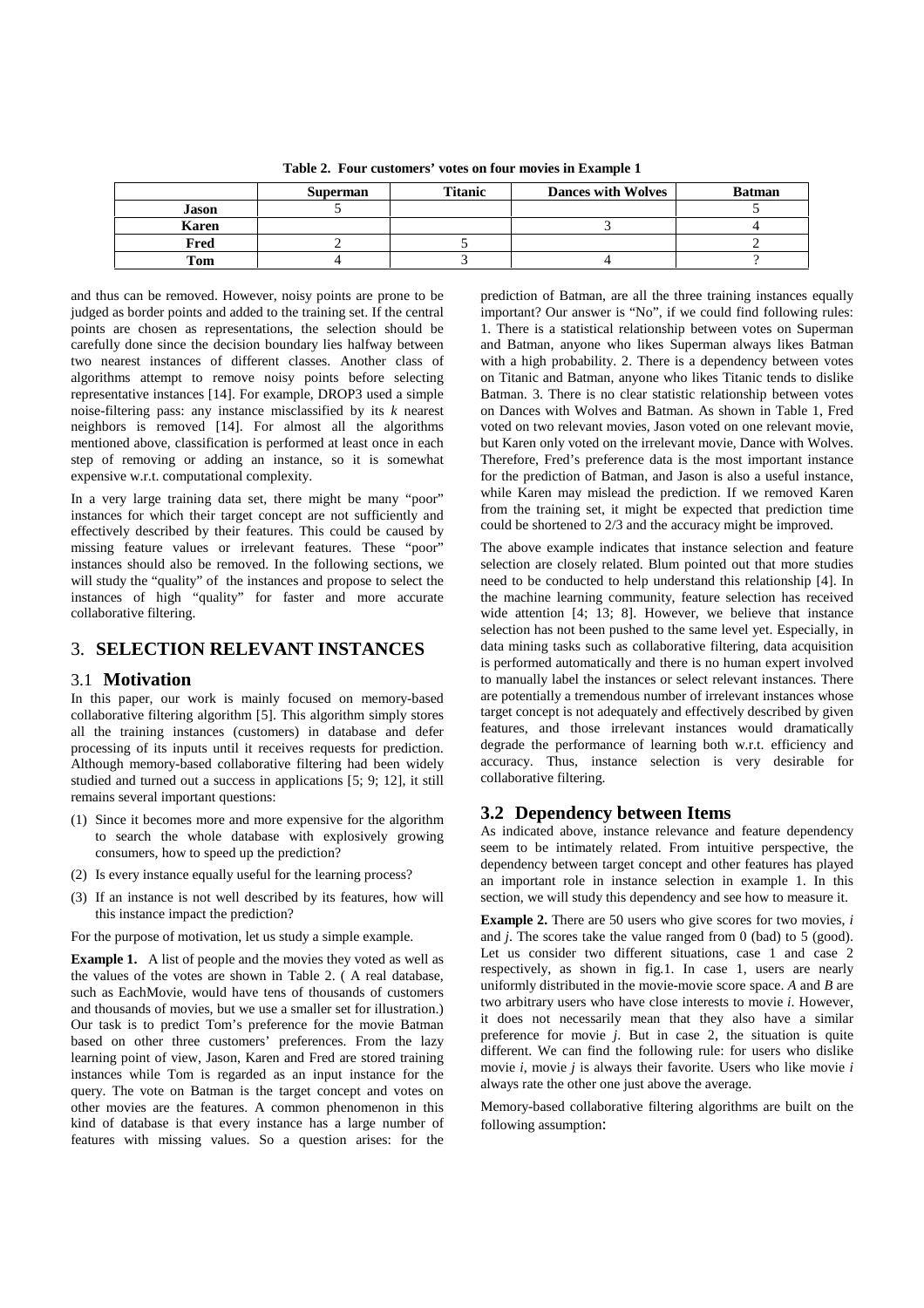

**Figure 1. 50 users' votes on movie** *i* **and** *j* **in example 2**

*People who have similar preferences for some other items (feature items) would also show similar preferences for the target item*.

Thus, the success of collaborative filtering greatly depends on whether the above assumption is true in practice. But from example 2 we can see that this assumption does not always hold. In case 1, e.g., if we know user *A* and user *B* have given very similar votes on movie *i*, and want to predict user *A*'s attitude towards movie j given user *B*'s vote, we can't do that with a high confidence because votes on the two movies seem to be statistically independent. In contrast, votes on the two movies in case 2 have shown some kind of interesting dependency and the assumption holds with a high confidence.

Suppose that the votes on each feature item independently influence the votes on the target item, based on the above assumption, a straightforward way to calculate the dependency between feature item *i* and target item *j* is :

$$
p(|v_{j,u_A} - v_{j,u_B}| < e \mid |v_{i,u_A} - v_{i,u_B}| < e) \tag{3.2.1}
$$

where  $u_A$  and  $u_B$  represent two arbitrary users and *e* is the threshold. If the difference between two votes is below *e*, these two votes are regarded to be similar. The above conditional probability expresses the probability that two arbitrary users have similar preferences for item *j* given the condition that those two users have similar preference for item *i*. Obviously this measure provides a way to select relevant feature items for predicting someone's votes on target item. However, this would be very expensive since its runtime complexity is  $O(n^2m^2)$  if *n* is the number of consumers and *m* the number of products.

Alternatively, we use mutual information as the measure of dependency between a feature item and the target item. In the following theorem, we will show that it is consistent with the relevance measured by (3.2.1) and is significantly more efficient to calculate. In information theory [11], mutual information represents a measure of statistic dependence between two random variables *X* and *Y* with associated probability distributions  $p(x)$ and  $p(y)$  respectively. Following Shannon, the mutual information between *X* and *Y* is defined as:

$$
MI(X;Y) = \sum_{x} \sum_{y} p(x, y) \log \left( \frac{p(x, y)}{p(x) p(y)} \right)
$$
(3.2.2)

Furthermore, mutual information can be equivalently transformed into the following formulas:

$$
MI(X;Y) = H(X) - H(X|Y)
$$
 (3.2.3)

$$
MI(X;Y) = H(Y) - H(Y|X)
$$
 (3.2.4)

$$
MI(X;Y) = H(X) + H(Y) - H(X,Y)
$$
\n(3.2.5)

where  $H(X)$  is the entropy of *X*,  $H(X|Y)$  is the conditional entropy of *X* given *Y* and  $H(X,Y)$  is the joint entropy of two random variables. The definitions of entropy, and the proof of the above equations can be found in [6]. The above equations indicate that mutual information also represents reduction of entropy (uncertainty) of one variable given information of another.

**Theorem:** Given two items *i* and *j*, as well as distributions of votes on them,  $P(V_i)$  and  $P(V_j)$ . Let *e* be the interval of discrete scores. If user *A* and user *B* are two arbitrary users who have voted for both items, then

$$
\frac{d\left[\,p\,(|\,\mathbf{v}_{j,\mathbf{u}_{A}}-\mathbf{v}_{j,\mathbf{u}_{B}}|\leq e\,||\,\mathbf{v}_{i,\mathbf{u}_{A}}-\mathbf{v}_{i,\mathbf{u}_{B}}|\leq e)\,\right]}{d\left[\,MI(V_{j};V_{i})\,\right]}>0\tag{3.2.6}
$$

**Proof:**

Since  $P(V_i)$  and  $P(V_j)$  are given, we have:

$$
d\left[MI(V_j; V_i)\right] = d\left[H(V_j) - H(V_j|V_i)\right]
$$
  
= 
$$
-d\left[H(V_j|V_i)\right]
$$
 (3.2.7)

Inequation (3.2.6) can be rewritten as:

$$
\frac{d\left[p(|v_{j,u_A} - v_{j,u_B}| < e \mid |v_{i,u_A} - v_{i,u_B}| < e)\right]}{d\left[H(V_j | V_i)\right]} < 0 \tag{3.2.8}
$$

Next, we have

$$
H\left(V_{j} | V_{i}\right) = \sum_{v \in \mathbf{x}} p\left(V_{i} \equiv v\right) H\left(V_{j} | V_{i} \equiv v\right) \tag{3.2.9}
$$

and

$$
p(|v_{j,u_A} - v_{j,u_B}| < e | |v_{i,u_A} - v_{i,u_B}| < e)
$$
  
= 
$$
\frac{\sum_{v \in \mathbf{R}} p(V_i \equiv v)^2 p(|v_{j,u_A} - v_{j,u_B}| < e | v_{i,u_A} = v_{i,u_B} = v)}{\sum_{v \in \mathbf{R}} p(V_i \equiv v)^2}
$$
(3.2.10)

where  $\aleph$  is the set of all discrete scale of votes. From equation (3.2.9) and equation (3.2.10) we can easily derive inequality (3.2.8) (Detailed steps are skipped here). Therefore, inequality  $(3.2.6)$  holds.

The above theorem clearly shows that mutual information is consistent with the relevance measure between items presented by expression (3.2.1). Therefore, we use the following equation to estimate the mutual information as a dependency measure between two items:

$$
MI(V_j; V_t) = H(V_j) + H(V_t) - H(V_j, V_t)
$$
\n(3.2.11)

where  $V_i$  and  $V_t$  are the votes on item *j* and target item *t* respectively, and  $H(V_j, V_t)$  is the joint entropy between two items. Since not all the users have voted for the two items, calculation is done over the overlap. If the average number of overlapping users between two items is *n*, and there are totally *m* items in training database, the computational complexity for mutual information between all pairs of items is  $O(nm^2)$ .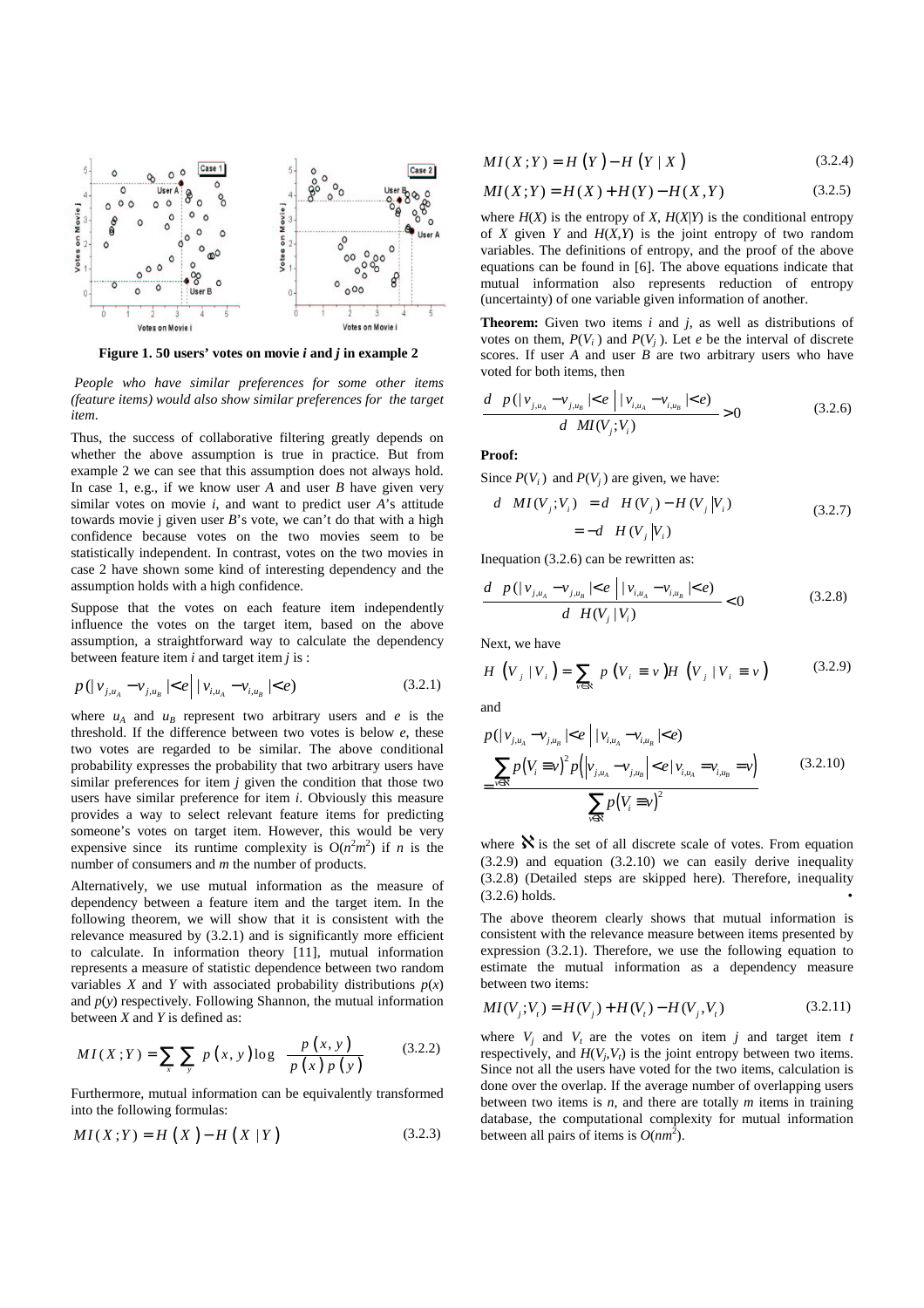## 3.3 **Relevance of Instances**

In the last section, we defined the feature dependency based on information theory. In this section, we continue to study the relevance of instances in an information theoretical framework. We want to answer the question: Given an instance, has it been described adequately and effectively by the features?

The basic idea is, for an instance with its features and target concept, if the features can't provide enough information to explain why the target concept has the labeled value, then the instance will be not useful in aiding supervised learning algorithms to search the hypothesis space. The following definitions are necessary to introduce our method.

**Definition 3.3.1** ( Description of instance) If an instance *I* with a labeled target concept *C* is described by a set of feature-value pairs *A*, then *A* is called the description of instance *I*, denoted by *D*(*I*). If another set of feature-value pairs  $A_1$  is a subset of  $A$ , then  $A_1$  is called a sub-description of *I*,  $D_1(I)$ , the relation between two descriptions is denoted by  $D_1(I) \subseteq D(I)$ .

According to the above definition, different descriptions are distinguished not only by their features (description spaces) but also by the values of the features (description regions). But in this paper, our algorithm only considers description spaces. That means, two descriptions are judged different only when they are represented by different feature sets. One reason is that the customer transaction databases always have a large part of missing values (e.g. up to 97% in EachMovie data set) and hence each customer has a different voted item list. However, we believe our work can be extended to taking into account description regions in the near future. The extension will be necessary for us to distinguish descriptions for the data set that does not have any missing values.

**Definition 3.3.2** (Rationality of description for instance) Given an instance I represented by its description *D*(*I*) and a labeled target concept *C*. If the entropy  $H(C)$  is the a-pirori uncertainty of the target concept *C* when the value of *C* is assumed to be unknown, then the rationality of the instance  $I$  with the description  $D(I)$  is the uncertainty reduction of *C* given knowledge of the description *D*(*I*). Its value is calculated by

$$
R_{I,C,D} = H(C) - H(C|D(I))
$$
\n(3.3.1)

The definition of rationality expresses how sufficient a description is to represent an instance with a labeled target concept. In the extreme case, if the uncertainty of the target concept is reduced to zero, the given description is completely sufficient. For convenience, if not specified,  $D(I)$  is replaced by  $D$  in the rest parts of this paper, and the rationality of the description *D*(*I*) for the instance *I* is simplified by the rationality of the instance *I* or the rationality of the description *D* with no difference.

**Theorem 3.3.1** The rationality of an instance has the following properties:

Non negative:  $\forall D, R_{I,C,D} \geq 0$ 

Irrelevant description: if D has no effect on C, then  $R_{\text{LCD}} = 0$ 

Monotonicity: if 
$$
D_1 \subseteq D_2
$$
, then  $R_{I,C,D_1} < R_{I,C,D_2}$ 

**Theorem 3.3.2** For an instance *I*, if its description *D* is a combination of *n* independent feature-value pairs (or sub-

descriptions),  $D_1, D_2, \ldots, D_n$ , then the following formula about the rationality of the instance I in these descriptions holds:

$$
R_{I,C,D} = \sum_{j}^{n} R_{I,C,D_j} = \sum_{j}^{n} MI(C, D_j)
$$
 (3.3.2)

Proof : At first we proof the formula for the case of  $n = 2$ :

$$
R_{I,C,D} = H(C) - H(C|D_1, D_2)
$$
  
\n
$$
= \sum_{c} \sum_{d_i} \sum_{d_2} p(c, d_1, d_2) \log \left( \frac{p(c, d_1, d_2)}{p(c) p(d_1, d_2)} \right) = \sum_{c} \sum_{d_i} \sum_{d_2} p(c, d_1, d_2) \log \left( \frac{p(c, d_1) p(c, d_2)}{p(c)^2 p(d_1) p(d_2)} \right)
$$
  
\n
$$
= \sum_{c} \sum_{d_i} \sum_{d_2} p(c, d_1) p(d_2|c) \log \left( \frac{p(c, d_1)}{p(c) p(d_1)} \right) + \sum_{c} \sum_{d_i} \sum_{d_2} p(c, d_2) p(d_1|c) \log \left( \frac{p(c, d_2)}{p(c) p(d_2)} \right)
$$
  
\n
$$
= \sum_{c} \left[ \sum_{d_i} p(d_2|c) \sum_{d_i} p(c, d_1) \log \left( \frac{p(c, d_1)}{p(c) p(d_1)} \right) \right] + \sum_{c} \left[ \sum_{d_i} p(d_1|c) \sum_{d_2} p(c, d_2) \log \left( \frac{p(c, d_2)}{p(c) p(d_2)} \right) \right]
$$
  
\n
$$
= H(C) - H(C|D_1) + H(C) - H(C|D_2)
$$
  
\n
$$
= R_{I,C,D_1} + R_{I,C,D_2} = MI(C, D_1) + MI(C, D_2)
$$

Let us assume that formula (3.3.2) holds for the case of  $n = k$ . We can then easily prove that (3.3.2) also holds for the case of  $n=k+1$ in a similar way as for the case of  $n = 2$ . Consequently, (3.3.2) holds for all *n*. •

Theorem 3.3.1 shows that adding new features to a description doesn't decrease the rationality of an instance, no matter how relevant those features are. It also indicates that the more features we have, the more rationally we can explain why an instance has its label. Theorem 3.3.2 provides a way to calculate the rationality under the assumption that all the features are assumed to be independent. This assumption has been widely adopted in many articles on relevant feature selection [4]. However, does a large number of features really mean a better description? The answer is "No". For instance, suppose we already have a good feature  $A_1$  to classify all the instances by using nearest neighbor classification method, if we introduce another irrelevant feature  $A_2$ , the distances between the instances can be biased by  $A_2$ . In such a situation, the performance of nearest neighbor classification will be degraded. Thus besides the sufficiency of descriptions, we also should consider the effectivity issue.

**Definition 3.3.3** (Strength of description for an instance) For an instance *I*, if its description *D* is represented by a combination of *n* independent single-feature descriptions,  $D_1$ ,  $D_2$ , ...  $D_n$ , the strength of description *D* for instance *I* is defined by

$$
S_{I,C,D} = \frac{1}{n} \sum_{j}^{n} R_{I,C,D_j}
$$

**Definition 3.3.4** (Strong descriptions) For two different descriptions  $D_1$  and  $D_2$  for an instance *I*, the description  $D_1$  is stronger than the other description  $D_2$ , if and only if  $S_{I,C,D_1} > S_{I,C,D_2}$ .

**Definition** 3.3.5 (Strong instances) For two instances  $I_1$  and  $I_2$ described by two different descriptions  $D(I_1)$  and  $D(I_2)$ respectively, the instances  $I_1$  is stronger than the other instance  $I_2$ if and only if  $S_{I_1, C, D(I_1)} > S_{I_2, C, D(I_2)}$ .

Based on the above definitions and theorems, we can interpret two widely studied topics in the machine learning community, feature selection and instance selection: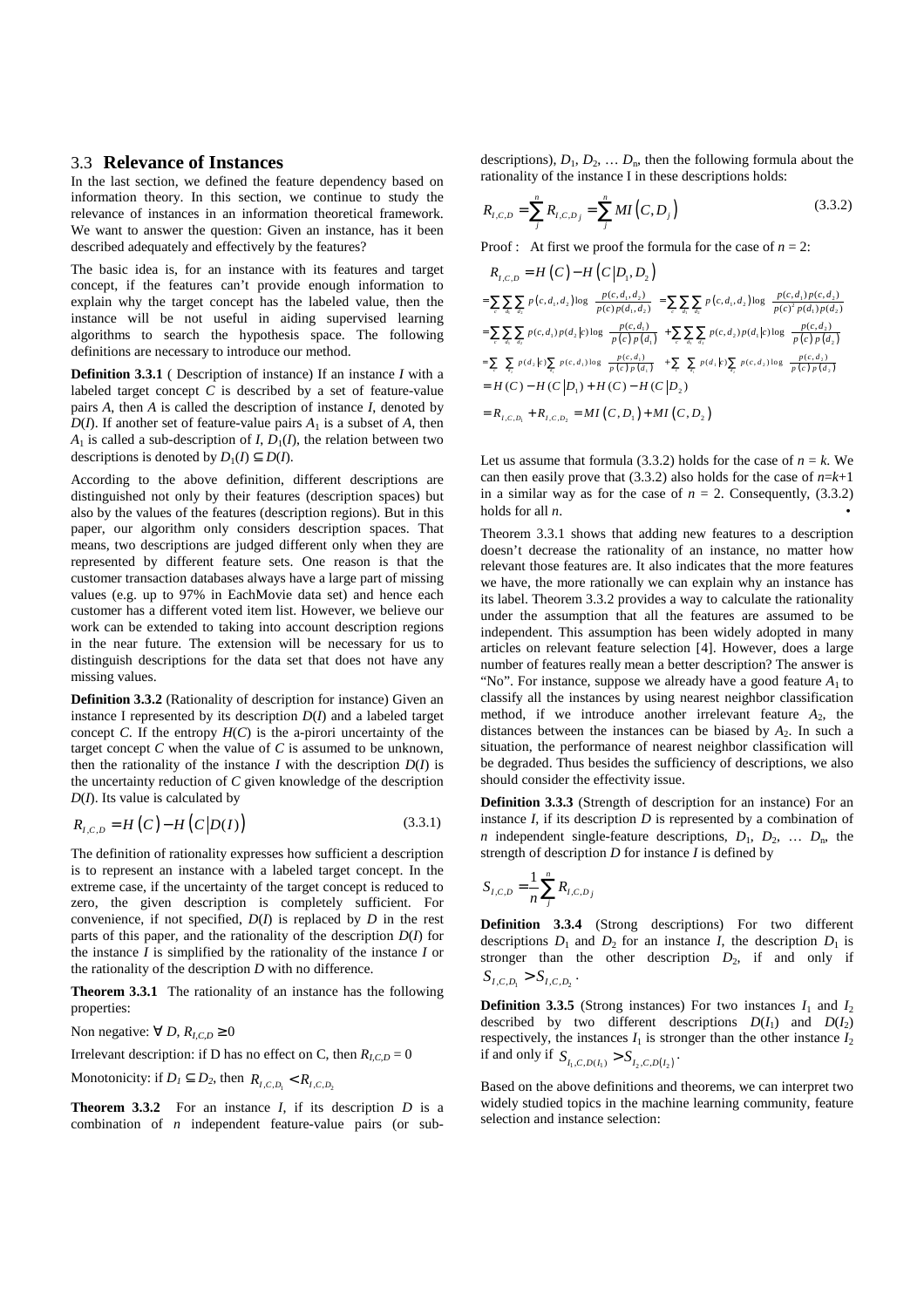- Feature selection: Given a training data set in which each instance is described by the same set of features, if we don't distinguish the descriptions by their feature values, all the instances have the same description. Therefore, all combinations of the features form a space of the sub-descriptions. The task of the feature selection is to search the description space for a minimum sub-description which holds the strongest strength of the description while (approximately) has enough rationality for the instances. Although the presence of many irrelevant features does not decrease the rationality of the description, it can significantly weaken the strength of the description.

- Instance selection: Given a training data set in which each instance is described by a different description, the problem of the instance selection is to select the relevant instances which are strong instances with enough rationality by comparing the strength of the descriptions between instances. As indicated before, since an irrelevant feature can degrade the performance of learning, a weak instance with many irrelevant features is not as useful as a strong instance. More specifically, the target concept of a weak instance is not adequately described. Therefore, we should remove the weak instances from the training data set.

#### **3.4 Proposed Algorithm**

Our goal is to predict the active user's vote on a given target item based on the other customers' preference for the target item. Now we would like to evaluate every training customer's relevance to the task. Given a training customer  $i$  and his rated item set  $D_i$  as well as the corresponding votes, according to Theorem 3.3.2 and Definition 3.3.3, the customer's rationality and strength w.r.t. the target item *t* are:

$$
R_{i,V_t,D_t} = \sum_{j \in D_t, j \neq t} MI(V_j, V_t)
$$
\n(3.4.1)

$$
S_{i,V_i,D_i} = \frac{\sum_{j \in D_i, j \neq i} MI(V_j, V_i)}{|D_i| - 1}
$$
\n(3.4.2)

where  $V_t$  is the vote on item  $t$ . As mentioned before, we should select customers with enough rationality first, and from the selected customers we pick out relatively strong ones. However, since every training customer has voted on a fairly large number of items, if someone's rationality is low, he could not have high strength of the description. Thus, we need only select customers based on the strength of the descriptions. As a result of the instance selection, besides the original user preference database (which is unchanged) we maintain another reduced database containing only selected relevant customers for every target item. Moreover, for further improvement of accuracy, we also apply mutual information based feature weighting to modify the correlation function eq. (2.2) [15]. Our algorithm for customer selection and prediction proceedes as follows:

Based on the training database, estimate the mutual information between votes on different items.

For each possible target item, compute the strength of the description for all the customers who have voted on the target item, then sort them in descending order of the strength and select the top customers from the list according to a sampling rate *r*. For each target item, we create an index table of selected training customers.

In the prediction phase, given the target item and an input customer, calculate the correlation between input customer and every selected training customer, and then use the weighted average of the training customers' votes on the target item as the result.

If we have *n* customers and *m* items in the original training data set, the computational complexity of training phase (step 1 and 2) is  $O(n \cdot m^2) + O(n \cdot m) + O(n \cdot \log n)$ . With a sampling rate *r*, the prediction phase has a speedup factor of 1/r.

#### 4. **EXPERIMENTAL RESULTS**

In this section, we report the results of the experimental evaluation of our novel algorithm. We describe the data set used, the experimental methodology as well as the performance improvement compared with the memory-based collaborative filtering algorithms [5; 9; 12].

#### **4.1 The EachMovie Database**

We used the data set from the *EachMovie* collaborative filtering service which was part of a research project at the Systems Research Center of Digital Equipment Corporation<sup>1</sup>. The database contains ratings from 72,916 users on 1,623 movies. User ratings were recorded on a numeric six-point scale.

Although data from 72,916 users is available, we restrict our analysis to the 35,527 users who voted on at least 20 out of the 1623 movies. Users who voted on fewer than 20 movies do not have a clear profile and are not suitable to be used in the evaluation. Moreover, to speed up our experiments, we randomly selected 10,000 from the 35,527 users and divided them into a training set (8000 users) and a test set (2000 users).

## **4.2 Metrics and Methodology**

Since we are interested in a system that can accurately predict a user's vote on a specific item, we use the mean absolute error (MAE), where the error is the difference between the actual vote and the predicted vote, to evaluate the performance of our algorithm. This metric has been widely used in the literature [5; 7; 9; 12].

We use the protocol of *All but One* [5] in our experiments. We randomly hide an existing vote for each test user and try to predict this vote given all the other votes the user has voted on. The All but One protocol measures the algorithms' performance when given as much data as possible from each test user and is indicative of what might be expected of the algorithm under steady state usage where the database has accumulated a fair amount of data about a particular user.

#### **4.3 A Case Study**

 $\overline{a}$ 

In this section, we study the performance of the proposed algorithm for the target movie *Dances with Wolves*. In the training set with 8000 customers there are 6474 ones who have voted on the target movie. We would like to select a subset of customers from the 6474 customers and to form a new training set. Then,

<sup>1</sup> For more information see http://www.research.digital.com/SRC/EachMovie/.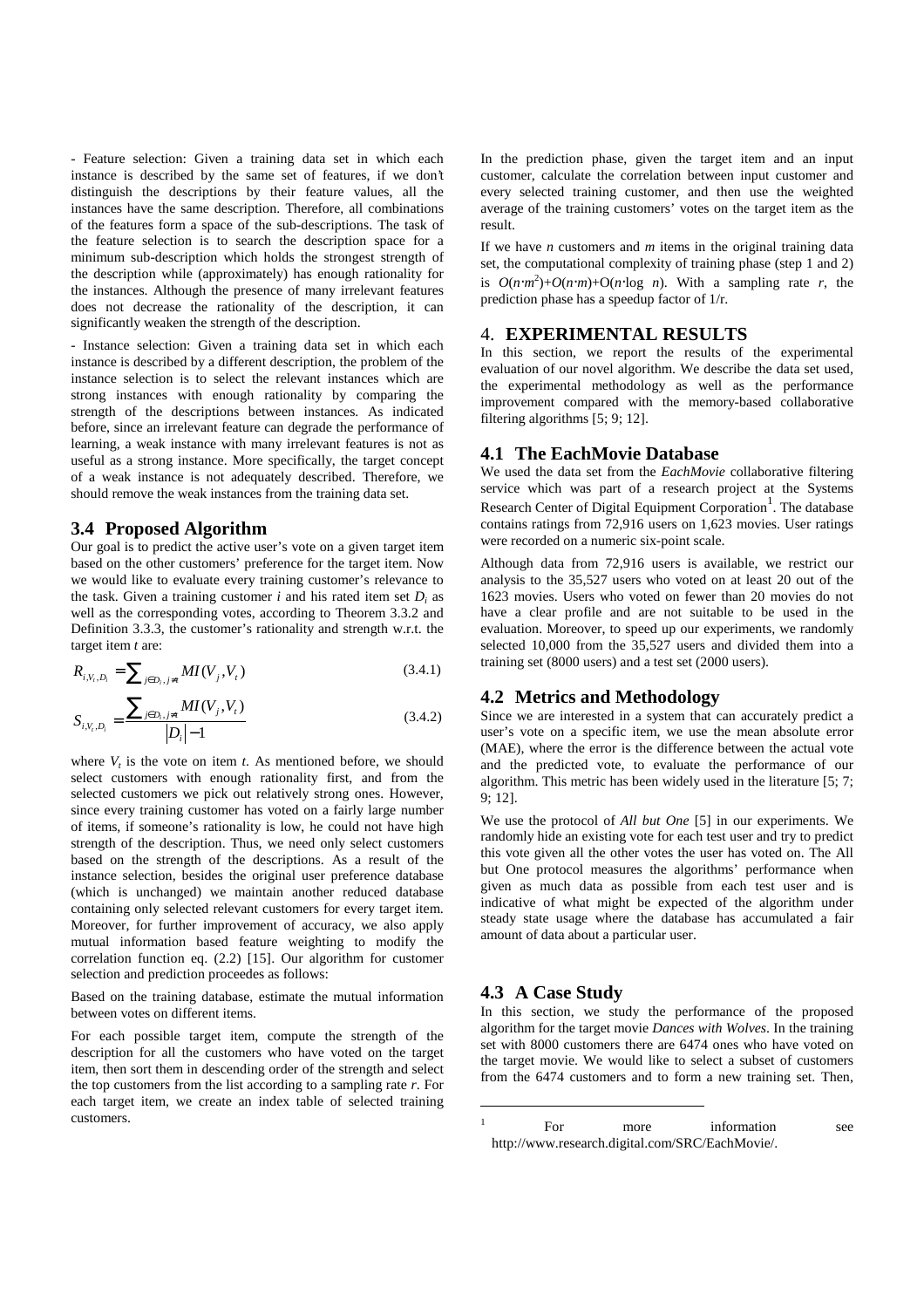

**Figure 2. Training customers' description strengths for votes on** *Dances with Wolves* **sorted in ascending order.**



#### **Figure 3. Prediction accuracy of training customer selection, the target movie is fixed to be** *Dances with Wolves*

based on the selected training set, we evaluate our collaborative filtering algorithm using the 1618 customers from the test set who have voted on the movie *Dances with Wolves*. In the test phase, we assume the 1618 customers' votes on the target movie to be unknown. In our experiments, the mutual information between movies is calculated based on the whole training set of 8000 users.

As shown in Fig.2, we calculate every training customer's description strength and sort them in ascending order. There are 1526 users with zero description strength which have no vote on the target movie. After these customers, the description strengths are slightly increasing until about 7000 customers, where the description strength starts to dramatically increase. We select the top customers with different selection rates: 3.125%, 6.25%, 12.5%, 25%, 62.5% and 100%. We evaluate our proposed algorithm on the 6 training sets. We compare our algorithm with random sampling applying the same selection rates. Except for the cases of 62.5% and 100%, the results are averaged over 4 runs. Moreover, in order to further improve the prediction accuracy we applied mutual information as the feature weighting method. The results are depicted in Fig.3. The mean average error (MAE) is averaged over the 1618 testing customers who have cast a vote on the target movie. As shown in Fig.3, the proposed instance selection method outperforms random sampling w.r.t. accuracy. With the selection rate decreasing from 100% to 12.5%, the accuracy is getting better and better, and reaches an optimum at the selection rate of 12.5%. Note that the accuracy of collaborative filtering without any instance selection is equal to the accuracy of collaborative filtering with a selection rate of 100%. When the selection rate further decreases, the mean absolute error begins to increase. But the performance of the selection rate 6.25% is still comparable with collaborative filtering without any instance selection. Furthermore, we observe that mutual information based feature weighting can further improve the accuracy by about 4% with respect to MAE. The most interesting point about Fig.2 and Fig.3 is the existence of an optimal selection rate of 12.5%: the customer labeled by (7191, 0.04838), who is the lower bound of the description strength for the optimal training subset, is almost just the start point from which the customers' description strength begins to dramatically increase.

#### **4.4 Overall Performance**

In this section, we evaluate the overall performance of our method of selecting relevant customers for any possible movies. The results are given in Fig. 4 and Fig. 5. As described in section 3.4, we sort users in descending order of their description strengths for each target movie, and select the top users for the prediction using different selection rates of 3.125%, 6.25%, 12.5%, 25%, 62.5% and 100%. Since different target movies have different size of training sets, a small selection rate may result in too few training customers for some target movie. So we set a minimum number of training users to be 200. For each test customer, we randomly select a voted movie as the target movie and predict its vote. The results are compared with the outcomes of random sampling. It is obvious that our method outperforms random sampling w.r.t. accuracy, and the combination with feature weighting results in a further 4~5% improvement. As shown in Figure 5, the computational complexity is linear to the number of users in the training data set. If we set the selection rate to be 3.125%, the average prediction time for each vote is decreased from 222 ms to 22 ms, corresponding to a speed-up factor of 10, and accuracy is improved by a factor of 5%, while random sampling degrades the accuracy by a factor of 6%. More interestingly, from Figure 4, we observe that the accuracy is constantly getting better when the training size getting smaller until reaches a point which is 12.5%. This result clearly shows the customers with weak description strength can deteriorate the memory-based collaborative filtering algorithm.

## **5. CONCLUSIONS**

In this paper, we present an information theoretical framework to explain the intimate relationship between feature selection and instance selection for collaborative filtering, and propose the description rationality and the description strength to measure the relevance of an instance with respect to a target concept. Based on this work, we propose a novel instance selection method to reduce the computational complexity of memory-based collaborative filtering algorithm and possibly improve its accuracy. We conduct an empirical evaluation of our proposed algorithm on the well known EachMovie database. The results show that our method can significantly reduce the size of the training data set and speed up the collaborative filtering algorithm. Furthermore, our method even achieves an improvement on the accuracy using a rather small training set: for example, in our overall evaluation the best accuracy is obtained for the selection rate of 6.25%.